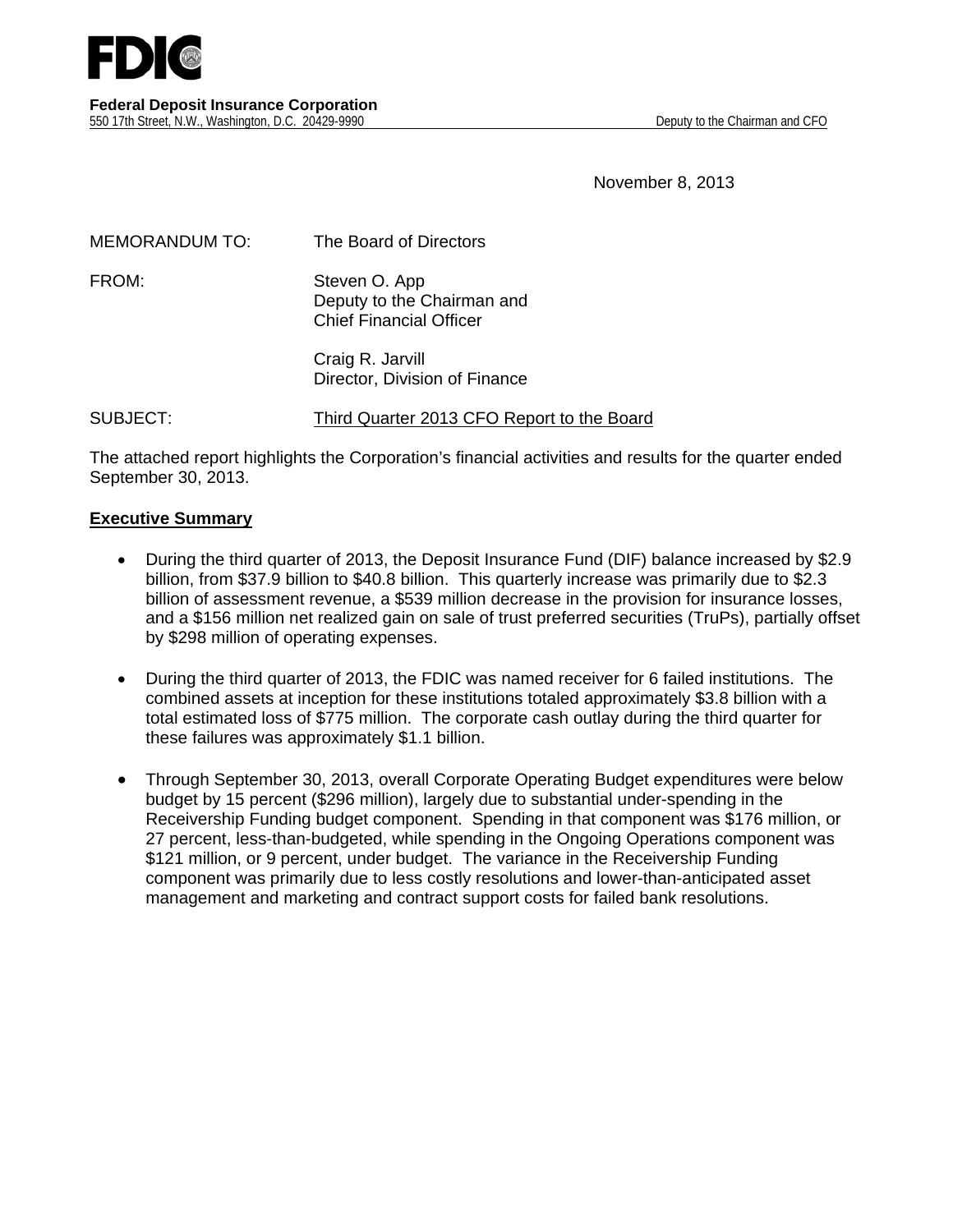# **I. Corporate Fund Financial Results** (See pages 9 - 10 for detailed data and charts.)

## **Deposit Insurance Fund**

- For the nine months ending September 30, 2013, the DIF's comprehensive income totaled \$7.8 billion compared to comprehensive income of \$13.4 billion for the same period last year. This \$5.6 billion decrease was mostly due to a decrease in other revenue of \$4.1 billion, and a \$2.0 billion decrease in assessment revenue, partially offset by a decrease in provision for insurance losses of \$192 million and a \$136 million decrease in operating expenses.
- The year-over-year decrease of \$4.1 billion in other revenue was primarily due to the recognition of \$4.0 billion in revenue in June 2012 for the Debt Guarantee Program fees that were previously held as systemic risk deferred revenue.
- The provision for insurance losses was negative \$539 million for the third quarter of 2013. The negative provision primarily resulted from a \$440 million decrease in the contingent loss reserve due to lower estimated losses from anticipated future failures.
- On September 9, 2013, the FDIC exchanged the Citigroup TruPs with a par value of \$2.225 billion held by the Corporation for subordinated notes with a par value of \$2.420 billion from Citigroup. The carrying book value of the TruPs was \$1.962 billion resulting in a gain on the exchange of \$458 million, which was offset by a reclassification of accumulated unrealized gain of \$302 million. Thus, the effect to the DIF fund balance was a net realized gain of \$156 million. Subsequently, on September 10, 2013, the subordinated notes were sold at par to the institutional fixed income market for \$2.420 billion.

#### **FSLIC Resolution Fund (FRF)**

- After evaluating FRF's remaining assets and liabilities, the FDIC returned \$2.6 billion to the U.S. Treasury on behalf of the FRF- FSLIC and paid \$125 million to REFCORP on behalf of FRF-RTC in the third quarter 2013.
- During September, FRF paid \$501 thousand to a plaintiff in a goodwill case, representing reimbursement for a tax liability incurred on a \$181 million settlement that occurred in 2012.

#### **Assessments**

- During the third quarter of 2013, the DIF recognized a total of \$2.3 billion in assessment revenue. The estimate for third quarter 2013 insurance coverage totaled \$2.4 billion. Additionally, the DIF recognized a net adjustment of \$56 million that reduced assessment revenue. This adjustment consisted of \$7 million in prior period amendments and a \$49 million decrease to the estimate for second quarter 2013 insurance coverage recorded at June 30, 2013. The latter adjustment was due to lower average assessment rates for large banks.
- On September 30, 2013, the FDIC collected \$2.5 billion in DIF assessments for second quarter 2013 insurance coverage. For the first time since the collection date of March 30, 2010, there were no prepaid assessments reducing the quarterly collection amount.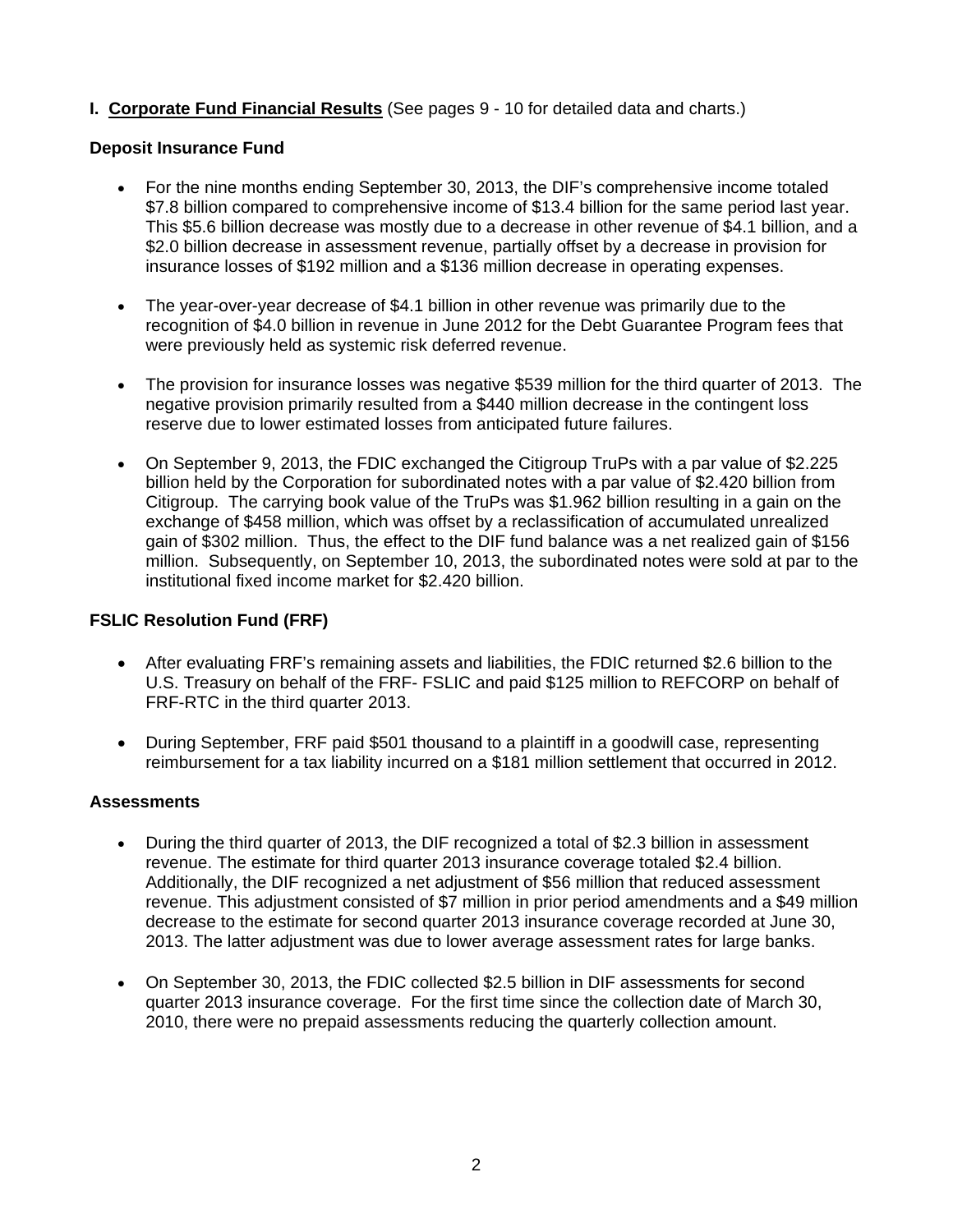# **II. Investment Results** (See pages 11 - 12 for detailed data and charts.)

## **DIF Investment Portfolio**

- On September 30, 2013, the total liquidity (also total market value) of the DIF investment portfolio stood at \$38.4 billion, slightly higher than its December 31, 2012, balance of \$38.2 billion.
- On September 30, 2013, the DIF investment portfolio's yield was 0.42 percent, up six basis points from its December 31, 2012, yield of 0.36 percent. During the first nine months of the year, newly purchased Treasury securities generally had somewhat higher yields than maturing securities, primarily contributing to the increase in portfolio yield.
- In accordance with the approved third quarter 2013 DIF portfolio investment strategy, staff purchased a total of eighteen short-maturity conventional Treasury securities and one Treasury Inflation-Protected Security (TIPS). The nineteen securities had a total par value of \$8.9 billion, a weighted average yield of 0.72 percent, and a weighted average maturity (WAM) of 2.70 years.

## **III. Budget Results** (See pages 13 - 14 for detailed data.)

## **Approved Budget Modifications**

The 2013 Budget Resolution delegated to the Chief Financial Officer (CFO) and selected other officials the authority to make certain modifications to the 2013 Corporate Operating Budget. The following budget reallocations were approved during the third quarter in accordance with the authority delegated by the Board of Directors. None of these modifications changed the total 2013 Corporate Operating Budget as approved by the Board in December 2012.

- In August, the CFO approved the reallocation of \$133,000 within the Ongoing Operations budget component from the Corporate Unassigned budget to the Salaries and Compensation budget of the Executive Offices to provide funding for expenses associated with the new Chief Information Officer (CIO) position.
- In September, in conjunction with the establishment of the Information Security and Privacy Staff (ISPS) as an independent organizational entity, separate from the Division of Information Technology (DIT), the CFO approved the reallocation of \$11,009,229 within the Ongoing Operations and Receivership Funding budget components from the DIT budget to the ISPS budget to support the transfer of information security and privacy functions and staff, including 35 authorized positions, from DIT to ISPS. This adjustment realigned budget authority within the Salaries and Compensation, Outside Services-Personnel, Travel, Outside Services – Other, and Other Expenses categories in the Ongoing Operations budget and the Salaries and Compensation category in the Receivership Funding budget component.
- In September, the CFO approved the reallocation of \$1,517,156 in budget authority within the Ongoing Operations component of the 2013 Corporate Operating Budget from the Office of International Affairs (OIA) budget to the Division of Insurance and Research (DIR) Ongoing Operations budget in conjunction with the integration of OIA functions and staff (including 13 authorized positions) into the DIR.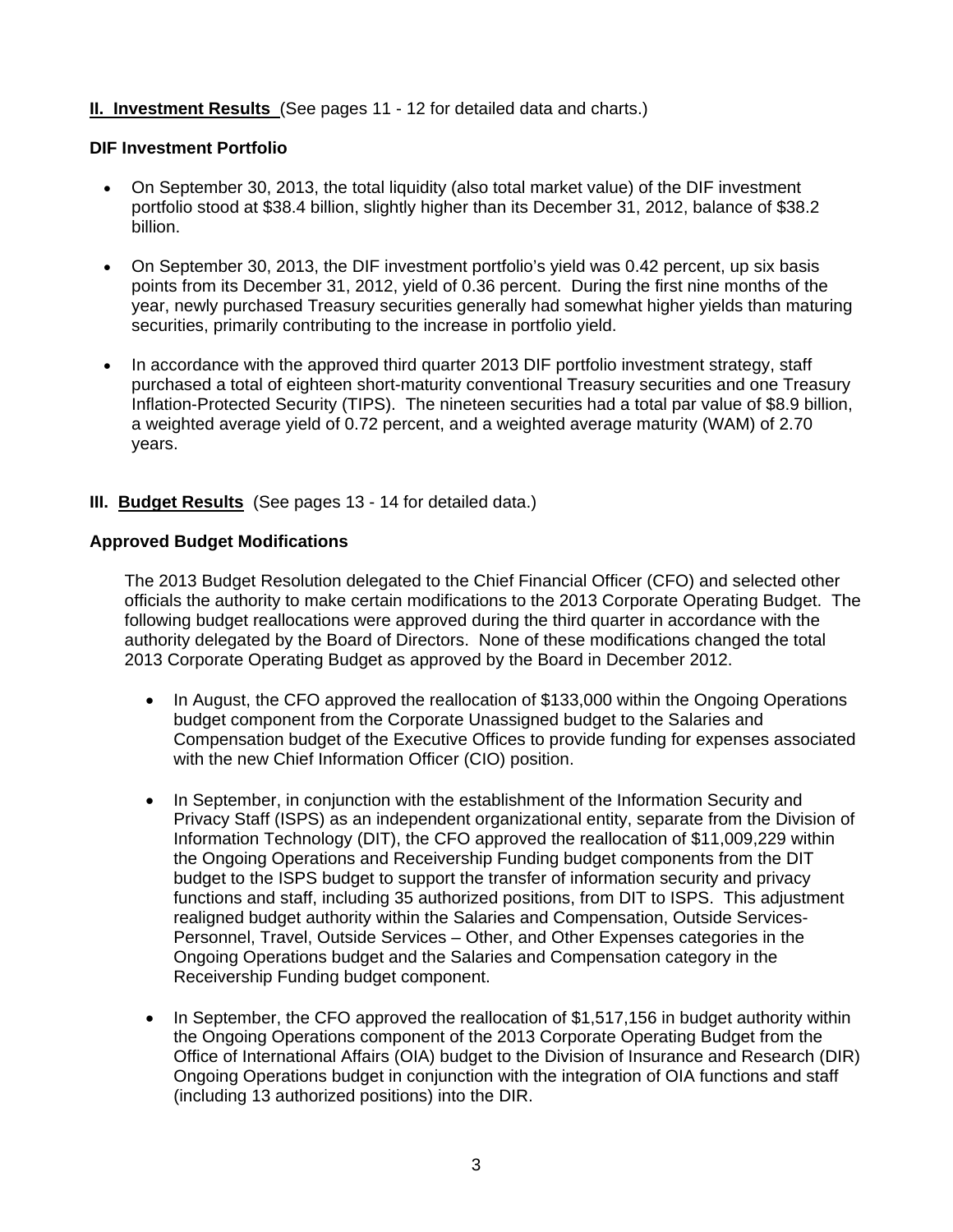Following these reallocations, the amounts remaining available within the Corporate Unassigned budgets for the Ongoing Operations and Receivership Funding budget components were \$ 25,706,393 and \$ 14,343,746, respectively.

#### **Approved Staffing Modifications**

The 2013 Budget Resolution delegated to the CFO the authority to modify approved 2013 staffing authorizations for divisions and offices, as long as those modifications did not increase the total approved 2013 Corporate Operating Budget. The following staffing adjustments were approved during the third quarter in accordance with the authority delegated by the Board of Directors. None of these modifications changed the total 2013 Corporate Operating Budget approved by the Board in December 2012.

- In July, the CFO approved a total increase of 21 authorized positions (5 permanent, 16 non-permanent). Fourteen positions (1 permanent, 13 non-permanent) were added to the Division of Risk Management Supervision's (RMS) 2013 staffing authorization, including an additional permanent Executive Manager position in the Large Bank Supervision Branch to alleviate supervisory span of control concerns, 3 non-permanent positions to provide administrative support for the Complex Financial Institutions (CFI) Branch, 4 nonpermanent research assistant positions to enhance horizontal analysis capabilities in CFI's Risk Analytics Section, 3 non-permanent policy analysts in the Capital Markets Branch to support current rulemaking workload associated with Basel III and Dodd-Frank Act implementation, 1 non-permanent Supervisory Examination specialist in the Internal Controls and Review Section, 1 non-permanent Program Analyst to assist the community banking initiative in the Risk Management Policy Branch, and 1 non-permanent Financial Analyst position in the Atlanta Regional Office. Four permanent positions were added to DOA's 2013 staffing authorization, three to provide expanded staff support for Corporate Employee Program recruiting and hiring and one to support DOA's expanded internal and interagency responsibilities for cyber security. Three non-permanent positions were added to the Division of Depositor and Consumer Protection's (DCP) 2013 staffing authorizations to support temporary workload associated with the FDIC's Alliance for Economic Inclusion Initiatives, enhanced data management and reporting for the examination function, and expanded statistical analysis capabilities in the Consumer Research and Examination Analytics Section.
- In August, following the Chairman's decision to separate the positions of CIO and DIT Director, the CFO approved an increase of one authorized permanent position in the Executive Offices for the new CIO.
- In September, as noted above, the CFO approved the transfer of 35 previously-authorized positions (30 permanent, 5 non-permanent) from DIT to the newly established ISPS. In addition, following the organizational realignment that merged OIA into DIR, the CFO approved the transfer of 13 previously authorized positions (11 permanent, 2 nonpermanent) from OIA to DIR.
- In September, the CFO approved an increase of 5 non-permanent positions in RMS's 2013 staffing authorization to provide additional resources in the Large Bank Supervision Branch to carry out the FDIC's expanded responsibilities under the Dodd Frank Act for oversight and resolution planning for more than 100 foreign banking organizations.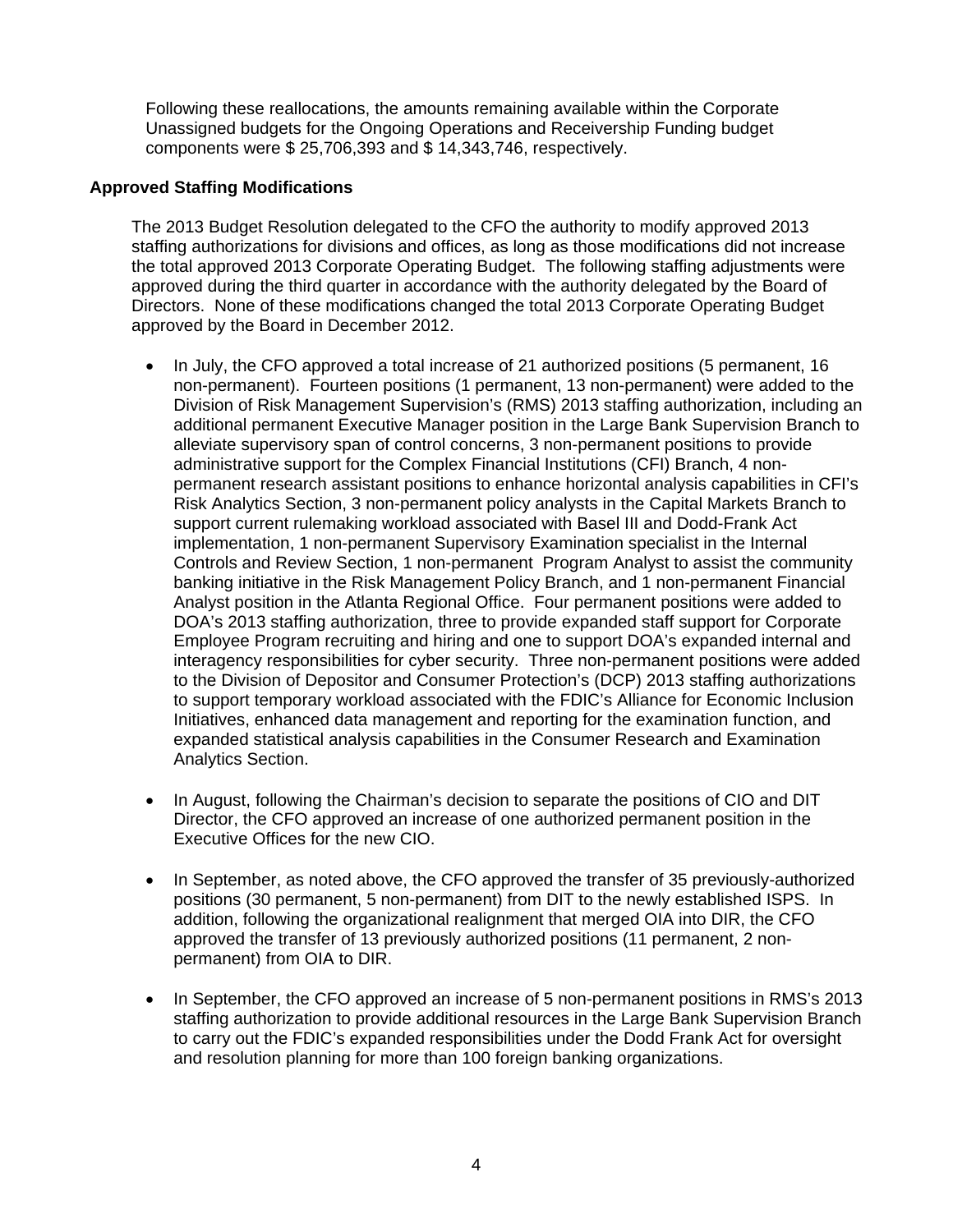# **Spending Variances**

Significant spending variances by major expense category and division/office are discussed below. Significant spending variances for the nine months ending September 30, 2013, are defined as those that either (1) exceed the YTD budget by \$1 million and represent more than two percent of a major expense category or total division/office budget; or (2) are under the YTD budget for a major expense category or division/office by an amount that exceeds \$2 million and represents more than four percent of the major expense category or total division/office budget.

## **Significant Spending Variances by Major Expense Category**

## Ongoing Operations

There were significant spending variances in six of the seven major expense categories in the Ongoing Operations component of the 2013 Corporate Operating Budget through the third quarter.

- Salaries and Compensation (\$45 million, or 5 percent, less than budgeted). The most significant variances in this expense category were in RMS (\$14 million), the Legal Division (\$8 million), DCP (\$5 million), DIT (\$4 million), the Division of Resolutions and Receivership (DRR) (\$3 million), and DIR (\$3 million). Under spending in this expense category was largely attributable to vacancies in budgeted positions.
- Outside Services Personnel (\$31 million, or 16 percent, less than budgeted). The CIO Council spent \$7 million less than budgeted, largely due to lower-than-planned spending on discretionary systems development projects and the Information Management and Compliance (IMAC) project. The Division of Administration (DOA) spent \$7 million less than budgeted, largely due to lower-than-anticipated contract expenses for services associated with the Student Residence Center, security, and human resources and career counseling; cancellation of pre-retirement seminars due to low enrollment; a decline in administrative support requirements performed by contractors; reduced contractor billings because of delays in completing security clearances prior to bringing replacement contract personnel on board; and significant savings from using FDIC staff rather than contractors to prepare pre-retirement estimates and update the FDIC's Human Capital Plan. DRR spent \$4 million less than budgeted due to lower than anticipated expenses for business process improvements, IT security, web business support services, and data contracts, and delays in starting work on budgeted advisory services contracts in support of enhanced large bank resolutions procedures. OCFI spent \$3 million less than budgeted due to a project cancellation and the successful renegotiation of an existing contract to provide for lower monthly payment terms.
- Travel expenditures (\$12 million, or 16 percent, less than budgeted). This variance was largely due to vacancies in non-permanent field examination positions in RMS and DCP and vacancies in DCP's Washington office that led to lower-than-projected regular duty and relocation travel expenses. Travel expenses were also lower-than-budgeted for Financial Institution Specialists in the Corporate Employee Program (CEP) in the Corporate University (CU). DRR spending in this expense category was also \$1 million lower-than-anticipated for regular duty travel and relocation costs.
- Building expenditures (\$7 million, or 10 percent, less than budgeted). This variance was largely due to delays in the Student Residence Center pipe replacement project, a design change in the Headquarters HVAC replacement project; delays in awarding a contract for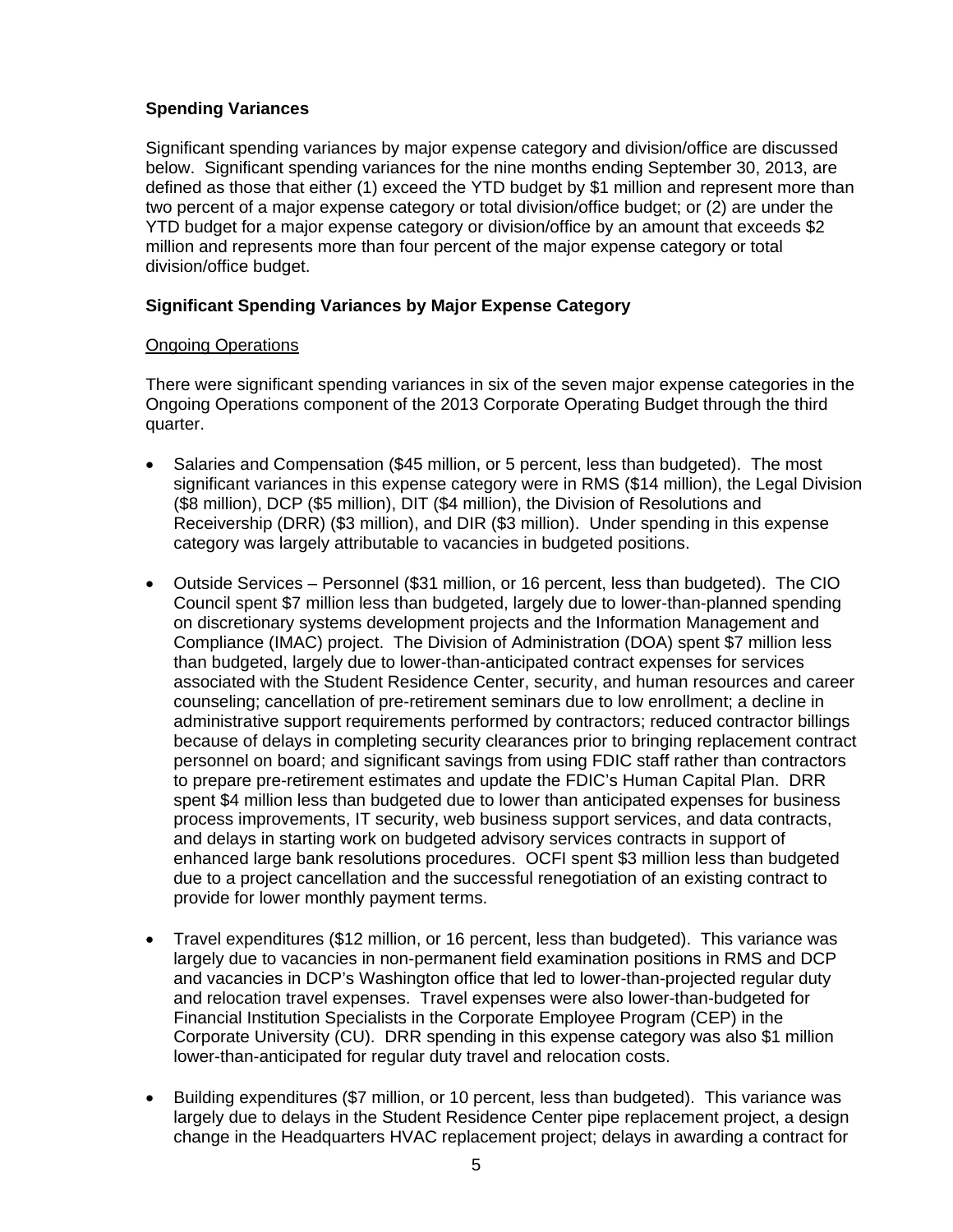the Building Management System (BMS) project in the San Francisco Regional Office, and lower-than-projected utilities consumption.

- Equipment expenditures (\$19 million, or 32 percent, less than budgeted). DIT spent \$14 million less than budgeted primarily because of delays in planned purchases of hardware and software, including hardware/software for the technical refresh project. Those purchases are now expected to occur in the fourth quarter. In addition, DOA spent \$5 million less than budgeted due to intentional deferral of furniture purchases until later in the year and reduced lease costs due to the conversion of a large number of copiers from lease to ownership.
- Other Expenses (\$4 million, or 30 percent, less than budgeted). The variance was mostly due to substantial underutilization of the Professional Learning Accounts by employees and lower-than-projected corporate office supply purchases by DOA.

#### Receivership Funding

The Receivership Funding component of the 2013 Corporate Operating Budget includes funding for expenses that are incurred in conjunction with institution failures and the management and disposition of the assets and liabilities of the ensuing receiverships, except for salary and benefits and related expenses for permanent employees assigned to the receivership management function.

There were significant spending variances in six of the seven major expense categories through the third quarter in the Receivership Funding component of the 2013 Corporate Operating Budget:

- Salaries and Compensation (\$13 million, or 9 percent, less than budgeted). This variance was attributable to vacancies in budgeted non-permanent positions, primarily in the temporary satellite offices.
- Outside Services-Personnel (\$130 million, or 30 percent, less than budgeted). This variance was attributable to less costly resolutions expenses and lower-thananticipated asset management and marketing costs incurred under contracts for receivership assistance, due diligence, owned real estate (ORE), loan servicing, review of loss share agreements, and securitizations.
- Travel (\$9 million, or 54 percent, less than budgeted). This variance was attributable to lower-than-budgeted failed bank activity.
- Buildings (\$6 million, or 21 percent, less than budgeted). This variance was attributable to lower-than-budgeted failed bank activity.
- Equipment (\$3 million, or 36 percent, less than budgeted). This variance resulted from earlier-than-expected termination of operations at the site of failed banks.
- Other Expenses (\$14 million, or 46 percent, less than budgeted). This variance also reflected reduced operational costs at failed bank sites due to the earlier-thananticipated transfer of failed bank operations to the Dallas office and the quicker disposition of failed bank assets.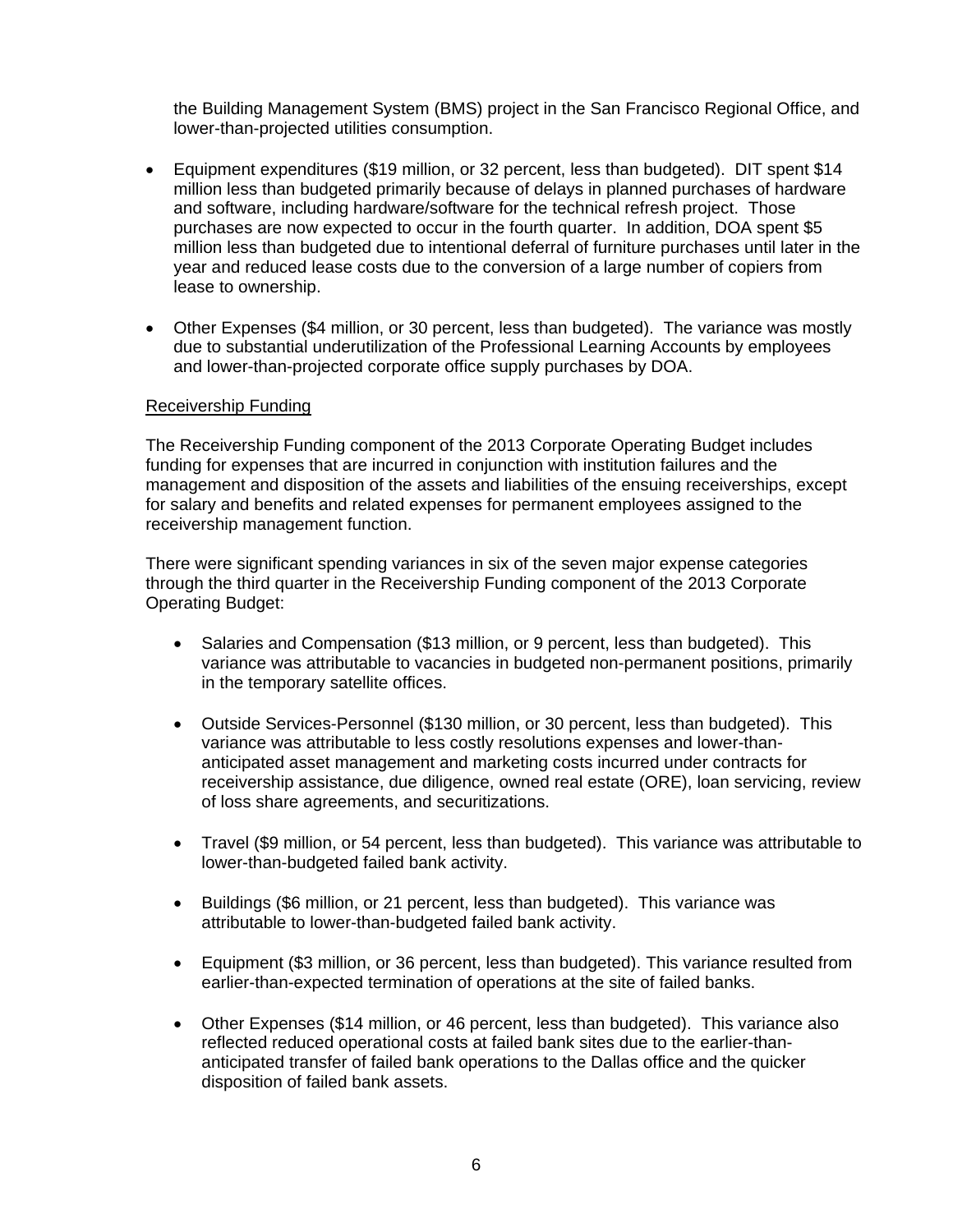# **Significant Spending Variances by Division/Office1**

Twelve organizations had significant spending variances through the end of the third quarter:

- DRR (\$181 million, or 31 percent, less than budgeted). Approximately \$172 million of this under spending was in the Receivership Funding Budget component due to lower-thananticipated resolutions and receivership expenses and workload, as explained above.
- DOA (\$25 million, or 12 percent, less than budgeted). This variance was largely attributable to lower-than-anticipated costs in the Outside Services-Personnel, Buildings, and Equipment expense categories, as explained above, and lower-than-expected expenses to support bank closings in the Receivership Funding budget component, due in part to fewer-than-projected bank closings and the smaller average size of bank failures.
- DIT (\$23 million, or 12 percent, less than budgeted). This variance was largely attributable to delays in hardware and software purchases, lower-than-budgeted support costs for failed financial institutions, and vacancies in budgeted positions.
- RMS (\$21 million, or 5 percent, less than budgeted). This variance was largely attributable to vacancies in budgeted non-permanent examination positions and lower-than-budgeted examination travel expenses associated with those vacancies.
- DCP (\$8 million or 6 percent less than budgeted). This variance was primarily attributable to vacancies in budgeted field examination and Washington office positions and lowerthan-budgeted spending for regular duty and relocation travel associated with those vacancies.
- CIO Council (\$6 million, or 12 percent, less than budgeted). This variance was largely due to lower-than-planned spending on discretionary systems development projects and the Information Management and Compliance (IMAC) project.
- OCFI (\$6 million, or 21 percent, less than budgeted). This variance was largely attributable to vacancies in budgeted positions and lower-than-budgeted spending for contractual services and relocation travel.
- DIR (\$4 million, or 12 percent, less than budgeted). This variance was primarily attributable to vacancies in budgeted positions due to slower-than-projected hiring to fill those vacancies.
- The Division of Finance (\$3 million, or 11 percent, less than budgeted). This variance was attributable to vacancies in budgeted positions due to slower-than-expected hiring to fill those vacancies.
- CU-CEP (\$3 million, or 21 percent, less than budgeted). This variance was primarily due to lower than budgeted expenses for Salaries and Compensation and Travel for Financial Institution Specialists due to the cancellation of one budgeted class.

 $\overline{a}$ 

<sup>1</sup> Information on division/office variances reflects variances in both the Ongoing Operations and Receivership Funding components of the 2013 Corporate Operating Budget.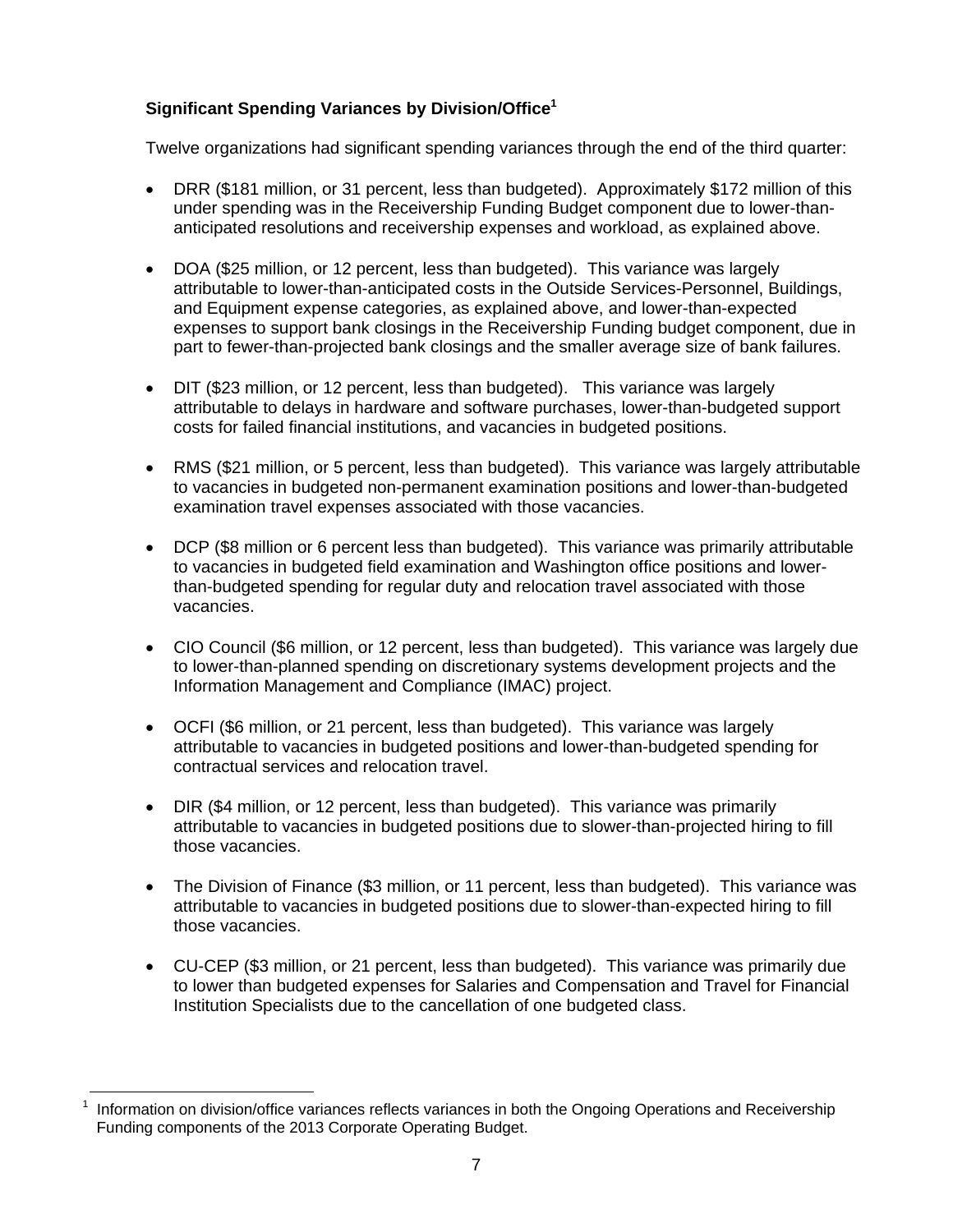- Office of Inspector General (\$3 million, or 11 percent, less than budgeted). This variance was attributable to vacancies in budgeted positions and lower-than-projected travel expenses.
- The combined Executive Support Offices (\$4 million, or 16 percent, less than budgeted). This variance was mostly attributable to lower-than-budgeted spending for contract services by the Office of Corporate Risk Management and the Office of Minority and Women Inclusion and slower-than-projected hiring to fill budgeted positions.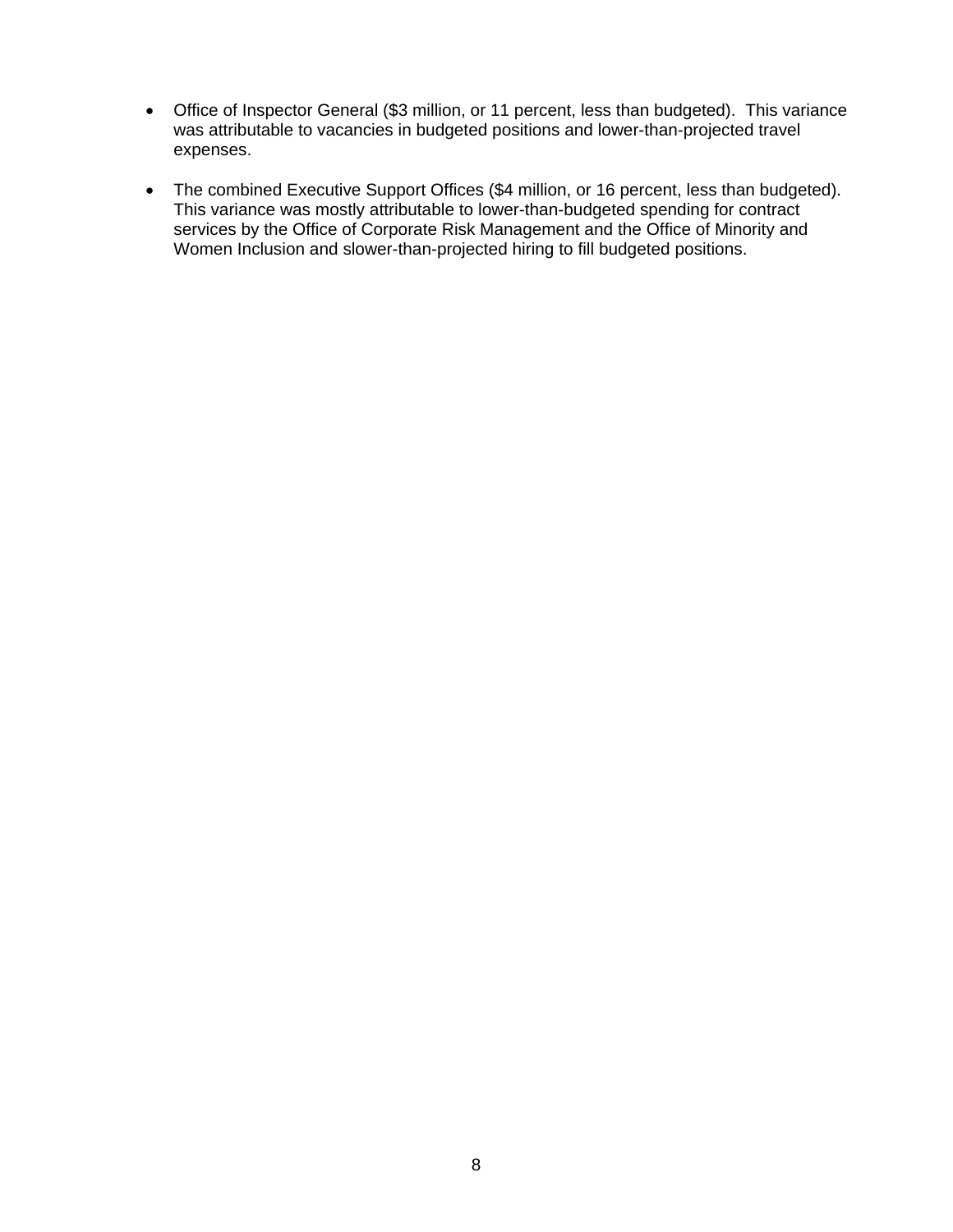# FDIC CFO REPORT TO THE BOARD – Third Quarter 2013

| <b>Fund Financial Results</b>                                 |                               |                  |    | (\$ in Millions) |    |           |              |    |                |
|---------------------------------------------------------------|-------------------------------|------------------|----|------------------|----|-----------|--------------|----|----------------|
| <b>Balance Sheet</b>                                          | <b>Deposit Insurance Fund</b> |                  |    |                  |    |           |              |    |                |
|                                                               |                               | <b>Unaudited</b> |    | <b>Unaudited</b> |    | Quarterly | Unaudited    |    | Year-Over-Year |
|                                                               |                               | <b>Sep-13</b>    |    | $Jun-13$         |    | Change    | Sep-12       |    | Change         |
| Cash and cash equivalents                                     | \$                            | 5,330            | \$ | 531              | \$ | 4,799     | \$<br>1,587  | \$ | 3,743          |
| Cash and investments - restricted - systemic risk             |                               |                  |    |                  |    |           | 1,115        |    | (1, 115)       |
| Investment in U.S. Treasury obligations, net                  |                               | 32,729           |    | 33,286           |    | (557)     | 35,460       |    | (2, 731)       |
| Trust preferred securities                                    |                               |                  |    | 2,240            |    | (2, 240)  | 2,255        |    | (2, 255)       |
| Assessments receivable, net                                   |                               | 2,391            |    | 2,594            |    | (203)     | 660          |    | 1,731          |
| Receivables and other assets - systemic risk                  |                               |                  |    |                  |    |           | 1,568        |    | (1, 568)       |
| Interest receivable on investments and other assets, net      |                               | 409              |    | 533              |    | (124)     | 462          |    | (53)           |
| Receivables from resolutions, net                             |                               | 16,938           |    | 18,442           |    | (1,504)   | 18,948       |    | (2,010)        |
| Property and equipment, net                                   |                               | 373              |    | 376              |    | (3)       | 379          |    | (6)            |
| <b>Total Assets</b>                                           | Ŝ.                            | 58,170           | \$ | 58,002           | \$ | 168       | \$<br>62,434 | \$ | (4, 264)       |
| Accounts payable and other liabilities                        |                               | 265              |    | 296              |    | (31)      | 346          |    | (81)           |
| Unearned revenue - prepaid assessments                        |                               |                  |    |                  |    |           | 9,219        |    | (9,219)        |
| Refunds of prepaid assessments                                |                               |                  |    |                  |    |           |              |    |                |
| Liabilities due to resolutions                                |                               | 15,754           |    | 17,179           |    | (1, 425)  | 21,215       |    | (5,461)        |
| Deferred revenue - systemic risk                              |                               |                  |    |                  |    |           | 2,682        |    | (2,682)        |
| Postretirement benefit liability                              |                               | 224              |    | 224              |    |           | 188          |    | 36             |
| Contingent liability for anticipated failures                 |                               | 1,164            |    | 2,426            |    | (1, 262)  | 3,556        |    | (2, 392)       |
| Contingent liability for litigation losses                    |                               | 5                |    | 6                |    | (1)       | 4            |    |                |
| <b>Total Liabilities</b>                                      | \$                            | 17,412           | \$ | 20,131           | \$ | (2,719)   | \$<br>37,210 | \$ | (19, 798)      |
| FYI: Unrealized gain (loss) on U.S. Treasury investments, net |                               | 39               |    | (8)              |    | 47        | 65           |    | (26)           |
| FYI: Unrealized gain (loss) on trust preferred securities     |                               |                  |    | 278              |    | (278)     | 293          |    | (293)          |
| FYI: Unrealized postretirement benefit (loss) gain            |                               | (61)             |    | (61)             |    |           | (34)         |    | (27)           |
| <b>Fund Balance</b> \$                                        |                               | 40,758           | \$ | 37,871           | \$ | 2,887     | \$<br>25,224 | \$ | 15,534         |



The decline in both the gross revenue and the effective assessment rate was primarily attributed to the overall improving health of the banking industry.

 $\hat{\boldsymbol{\epsilon}}$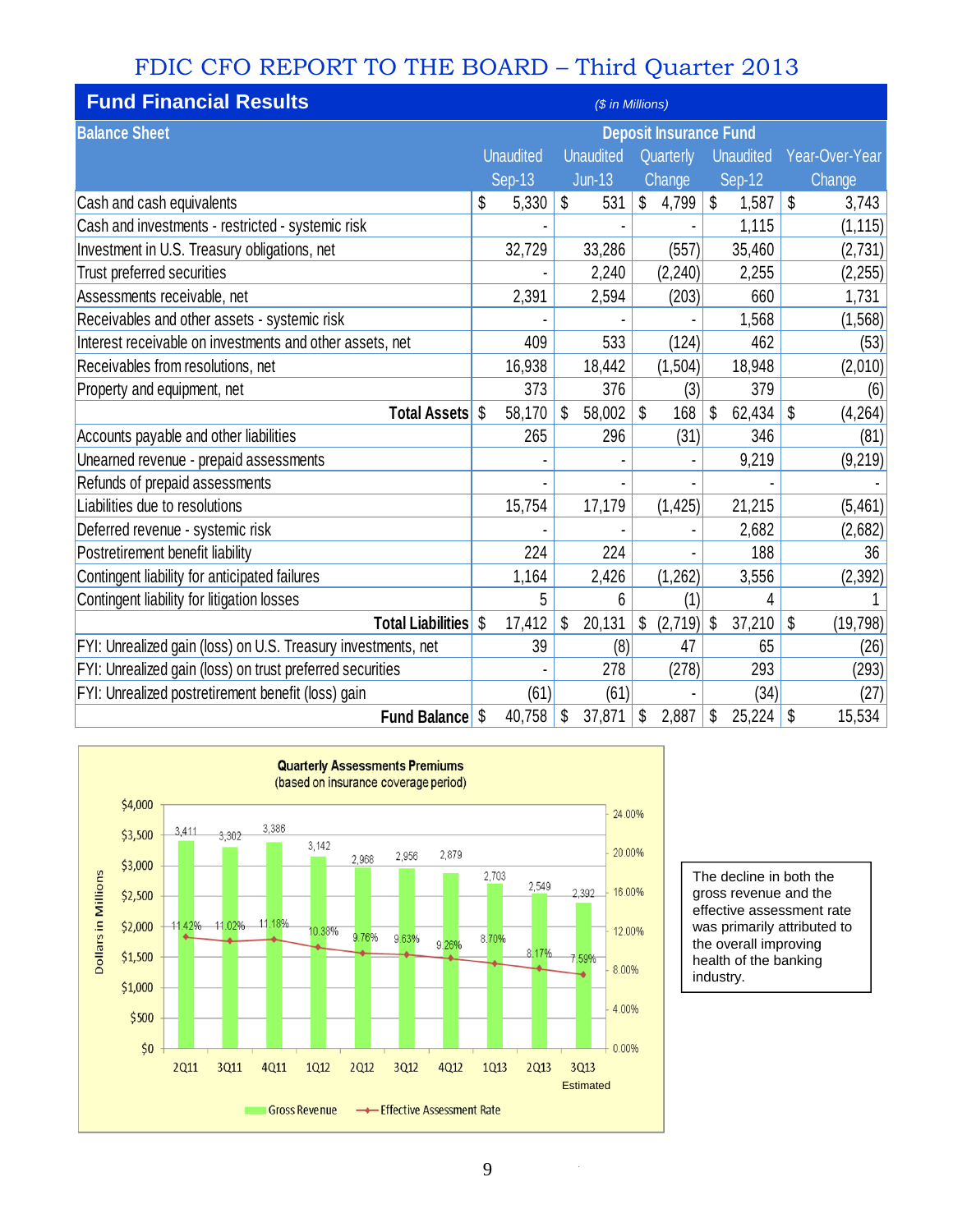| <b>Fund Financial Results - continued</b>                |                               |                  | (\$ in Millions)             |                                  |                |  |  |  |
|----------------------------------------------------------|-------------------------------|------------------|------------------------------|----------------------------------|----------------|--|--|--|
| Income Statement (year-to-date)                          | <b>Deposit Insurance Fund</b> |                  |                              |                                  |                |  |  |  |
|                                                          | <b>Unaudited</b>              | <b>Unaudited</b> | Quarterly                    | <b>Unaudited</b>                 | Year-Over-Year |  |  |  |
|                                                          | $Sep-13$                      | $Jun-13$         | Change                       | <b>Sep-12</b>                    | Change         |  |  |  |
| Assessments                                              | \$<br>7,510                   | \$<br>5,171      | 2,339                        | $\sqrt[6]{\frac{1}{2}}$<br>9,460 | \$<br>(1,950)  |  |  |  |
| Systemic risk revenue                                    |                               |                  |                              | (4)                              |                |  |  |  |
| Interest on U.S. Treasury obligations                    | 79                            | 45               | 34                           | 93                               | (14)           |  |  |  |
| Realized gain on sale of TruPs (includes a \$302 million |                               |                  |                              |                                  |                |  |  |  |
| reclassification of accumulated unrealized gain)         | 156                           | ٠                | 156                          |                                  | 156            |  |  |  |
| Other revenue                                            | 156                           | 110              | 46                           | 4,218                            | (4,062)        |  |  |  |
| <b>Total Revenue</b>                                     | \$<br>7,901                   | \$<br>5,326      | 2,575                        | \$<br>13,767                     | \$<br>(5,866)  |  |  |  |
| Operating expenses                                       | 1,173                         | 875              | 298                          | 1,309                            | (136)          |  |  |  |
| Systemic risk expenses                                   |                               |                  |                              | (4)                              |                |  |  |  |
| Provision for insurance losses                           | (1,071)                       | (532)            | (539)                        | (879)                            | (192)          |  |  |  |
| Insurance and other expenses                             | 4                             | 4                |                              | 3                                |                |  |  |  |
| Total Expenses and Losses \$                             | 106                           | \$<br>347        | (241)                        | \$<br>429                        | \$<br>(323)    |  |  |  |
| Net Income (Loss)                                        | 7,795                         | 4,979            | 2,816                        | 13,338                           | (5, 543)       |  |  |  |
| Unrealized gain (loss) on U.S. Treasury investments, net | 5                             | (42)             | 47                           | 17                               | (12)           |  |  |  |
| Unrealized gain (loss) on trust preferred securities     |                               | (24)             | 24                           | 42                               | (42)           |  |  |  |
| Unrealized postretirement benefit gain (loss)            |                               |                  |                              |                                  |                |  |  |  |
| Comprehensive Income (Loss) \$                           | 7,800                         | \$<br>4,913      | 2.887                        | \$<br>13,397                     | \$<br>(5, 597) |  |  |  |
| <b>Selected Financial Data</b>                           |                               |                  | <b>FSLIC Resolution Fund</b> |                                  |                |  |  |  |
|                                                          | <b>Unaudited</b>              | <b>Unaudited</b> | Quarterly                    | <b>Unaudited</b>                 | Year-Over-Year |  |  |  |
|                                                          | $Sep-13$                      | <b>Jun-13</b>    | Change                       | Sep-12                           | Change         |  |  |  |
| Cash and cash equivalents                                | \$<br>871                     | \$<br>3,596      | $\frac{1}{2}$ (2,725) \$     | 3,594                            | \$<br>(2,723)  |  |  |  |
| Accumulated deficit                                      | (124, 459)                    | (124, 459)       |                              | (124, 460)                       | 1.             |  |  |  |
| Total resolution equity                                  | 874                           | 3,598            | (2, 724)                     | 3,596                            | (2,722)        |  |  |  |

| Total revenue                |  |       | (2)   |
|------------------------------|--|-------|-------|
| Operating expenses           |  |       | (3)   |
| Goodwill litigation expenses |  | 181   | (180) |
| Recovery of tax benefits     |  |       |       |
| Net Income (Loss)            |  | (180) | 181   |
|                              |  |       |       |

| Receivership Selected Statistics September 2013 vs. September 2012 |   |          |  |           |  |              |  |          |    |                  |   |                     |   |        |      |          |          |
|--------------------------------------------------------------------|---|----------|--|-----------|--|--------------|--|----------|----|------------------|---|---------------------|---|--------|------|----------|----------|
|                                                                    |   | DIF      |  |           |  | <b>FRF</b>   |  |          |    | <b>ALL FUNDS</b> |   |                     |   |        |      |          |          |
| $(S \text{ in millions})$                                          |   | $Sep-13$ |  | $Sep-12$  |  | Change       |  | $Sep-13$ |    | $Sep-12$         |   | Change <sup>1</sup> |   | Sep-13 |      | $Sep-12$ | Change   |
| <b>Total Receiverships</b>                                         |   | 482      |  | 462       |  | 20           |  |          |    | 4                |   | (2)                 |   | 484    |      | 466      | 18       |
| Assets in Liquidation                                              |   | 13,783   |  | 18,158    |  | $(4,375)$ \$ |  | 6        | \$ |                  |   | (1)I S              |   | 13,789 |      | 18,165   | (4, 376) |
| <b>YTD Collections</b>                                             | S | 5.483    |  | 6,337     |  | $(854)$ \$   |  | 3        | \$ | $18$   \$        |   | $(15)$ \$           |   | 5,486  | - \$ |          | (869)    |
| <b>YTD Dividend/Other Pmts - Cash</b> \$                           |   | 3.173    |  | $3.917$ S |  | (744)  \$    |  | ۰        | \$ | ۰                | S | $\blacksquare$      | S | 3.173  |      | 3,917    | (744)    |



- The DIF has recognized total revenue of \$3.310 billion (\$2.420 billion exchange and \$890 million in interest revenue) for the TruPs acquired as part of the 2009 Citigroup loss protection guarantee.
- The FDIC disposed of the TruPs on September 9, 2013, by transferring to Citigroup the TruPs with a par value of \$2.225 billion in exchange for subordinated notes with a par value of \$2.420 billion. The subordinated notes were subsequently sold by the FDIC to institutional investors on September 13, 2013.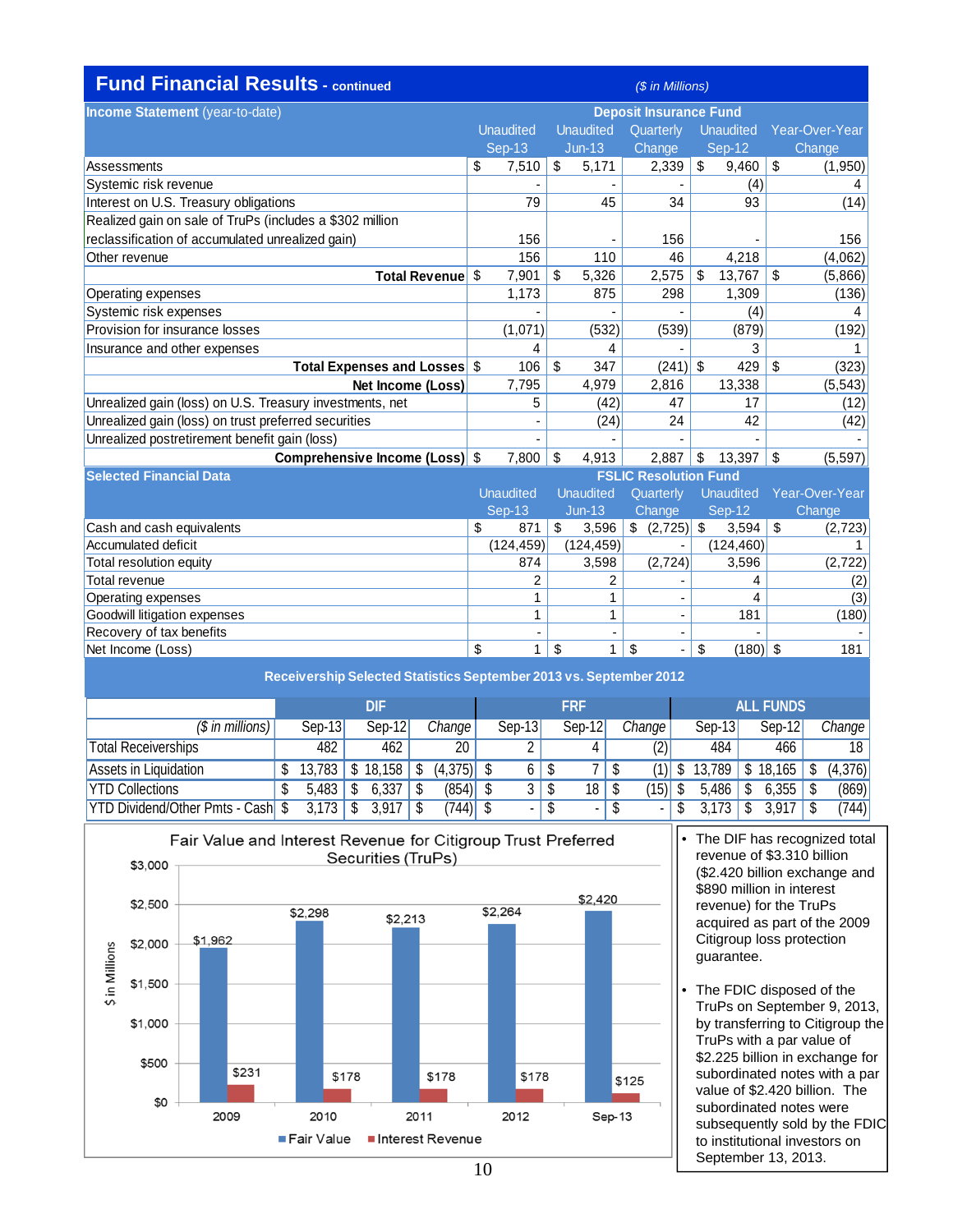| <b>Deposit Insurance Fund Portfolio Summary</b><br>(Dollar Values in Millions)                                                       |                                  |                                  |                                |  |  |  |  |  |  |  |
|--------------------------------------------------------------------------------------------------------------------------------------|----------------------------------|----------------------------------|--------------------------------|--|--|--|--|--|--|--|
|                                                                                                                                      | 9/30/13                          | 12/31/12                         | Change                         |  |  |  |  |  |  |  |
| Par Value<br><b>Amortized Cost</b><br>Total Market Value (including accrued interest)                                                | \$36,864<br>\$38,007<br>\$38,351 | \$37,086<br>\$37,927<br>\$38,249 | (\$222)<br>\$80<br>\$102       |  |  |  |  |  |  |  |
| Primary Reserve <sup>1</sup><br>Primary Reserve % of Total Portfolio                                                                 | \$38,351<br>100.0%               | \$38,249<br>100.0%               | \$102<br>$0.0\%$               |  |  |  |  |  |  |  |
| Yield-to-Maturity <sup>2</sup>                                                                                                       | 0.42%                            | 0.36%                            | 0.06%                          |  |  |  |  |  |  |  |
| Weighted Average Maturity (in years)                                                                                                 | 1.16                             | 0.68                             | 0.48                           |  |  |  |  |  |  |  |
| Effective Duration (in years)<br><b>Total Portfolio</b><br>Available-for-Sale Securities<br>Held-to-Maturity Securities <sup>3</sup> | 1.13<br>1.31<br>not applicable   | 0.66<br>0.72<br>not applicable   | 0.47<br>0.59<br>not applicable |  |  |  |  |  |  |  |

<sup>1</sup> Primary Reserve is the total market value (including accrued interest) of overnight investments, all available-for-sale securities, and held-to-maturity securities maturing within three months.

 $^{\rm 2}$ The Yield-to-Maturity includes the potential yield of Treasury Inflation-Protected Securities (TIPS), which presently assumes an average 2.0% annual increase in the CPI over the remaining life of each TIPS.

 $^3$  In early August 2008, management reclassified all of the DIF portfolio's HTM securities as AFS securities effective as of June 30, 2008, because the FDIC could no longer assert it had the positive intent and ability to hold its HTM securities until their maturity dates.

| <b>Summary of Other Corporate Investment Portfolios</b><br>(Dollar Values in Millions)        |                             |                                  |                                               |  |  |  |  |  |  |
|-----------------------------------------------------------------------------------------------|-----------------------------|----------------------------------|-----------------------------------------------|--|--|--|--|--|--|
|                                                                                               | 9/30/13                     | 12/31/12                         | Change                                        |  |  |  |  |  |  |
| <b>FRF-FSLIC</b><br>Book Value <sup>4</sup><br>Yield-to-Maturity<br>Weighted Average Maturity | \$825<br>0.02%<br>overnight | \$3,425<br>$0.00\%$<br>overnight | $($2,600)$ <sup>5</sup><br>0.02%<br>no change |  |  |  |  |  |  |

 $^4$  Due to the current short-term nature of this portfolio, its respective Par, Book, and Market Values are identical for reporting purposes.

 $^5$  As mentioned on page 2, FDIC returned \$2.6 billion to the U.S. Treasury.

| <b>National Liquidation Fund (NLF) Investment Portfolio Summary</b><br>(Dollar Values in Millions) |                         |                         |                            |  |  |  |  |  |  |
|----------------------------------------------------------------------------------------------------|-------------------------|-------------------------|----------------------------|--|--|--|--|--|--|
|                                                                                                    | 9/30/13                 | 12/31/12                | Change                     |  |  |  |  |  |  |
| Book Value <sup>6</sup><br>Effective Annual Yield<br>Weighted Average Maturity (in days)           | \$14.291<br>0.09%<br>39 | \$14,702<br>0.12%<br>20 | (S411)<br>$(0.03\%)$<br>19 |  |  |  |  |  |  |

<sup>6</sup> Due to the short-term nature of the NLF, the portfolio's Book and Market Values are identical for reporting purposes.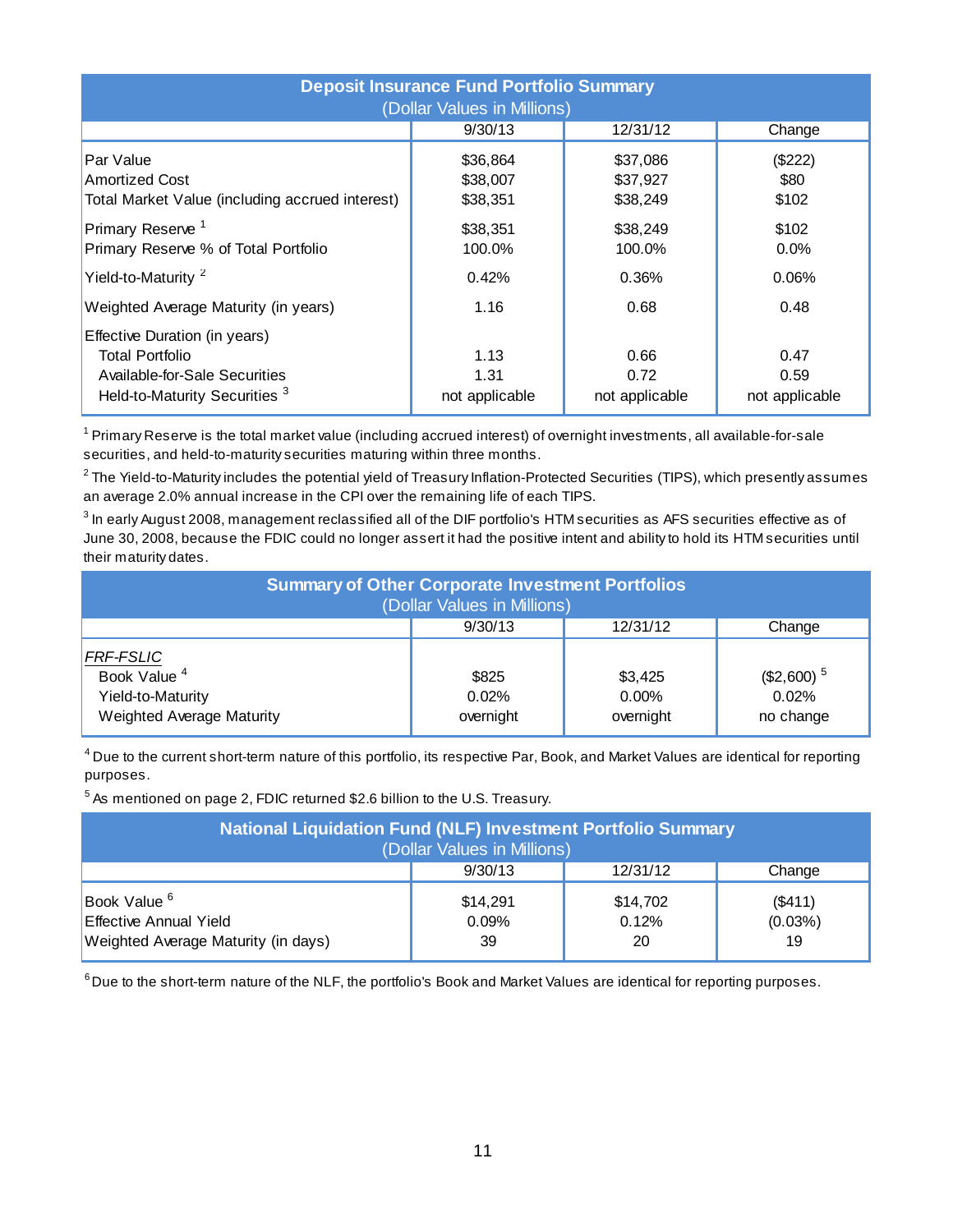|                                  | <b>Investment Strategies</b>                                                                                                                                                                                                                                                                                                                                                                                       |
|----------------------------------|--------------------------------------------------------------------------------------------------------------------------------------------------------------------------------------------------------------------------------------------------------------------------------------------------------------------------------------------------------------------------------------------------------------------|
| <b>DEPOSIT INSURANCE FUND</b>    | <b>Strategy for the 3rd Quarter 2013</b>                                                                                                                                                                                                                                                                                                                                                                           |
|                                  | Purchase up to \$12 billion (par value) of Treasury securities with maturity dates between<br>December 31, 2013, and June 30, 2018, subject to the following additional provisions: all<br>newly purchased securities will be designated as available-for-sale (AFS); and no more than<br>\$3 billion (adjusted par value) of such securities shall consist of Treasury Inflation-Protected<br>Securities (TIPS).  |
|                                  | <b>Strategy Changes for 4th Quarter 2013</b>                                                                                                                                                                                                                                                                                                                                                                       |
|                                  | Purchase up to \$14 billion (par value) of Treasury securities with maturity dates between<br>March 31, 2014, and December 31, 2018, subject to the following additional provisions: all<br>newly purchased securities will be designated as available-for-sale (AFS); and no more than<br>\$3 billion (adjusted par value) of such securities shall consist of Treasury Inflation-Protected<br>Securities (TIPS). |
| <b>NATIONAL LIQUIDATION FUND</b> | <b>Strategy for 3rd Quarter 2013</b>                                                                                                                                                                                                                                                                                                                                                                               |
|                                  | Maintain an overnight deposit target floor balance within a range of \$100 million to \$300<br>million.                                                                                                                                                                                                                                                                                                            |
|                                  | Strategically invest the remaining funds in the zero- to 12-month maturity sector.                                                                                                                                                                                                                                                                                                                                 |
|                                  | <b>Strategy Changes for 4th Quarter 2013</b>                                                                                                                                                                                                                                                                                                                                                                       |
|                                  | No strategy changes for the third quarter of 2013.                                                                                                                                                                                                                                                                                                                                                                 |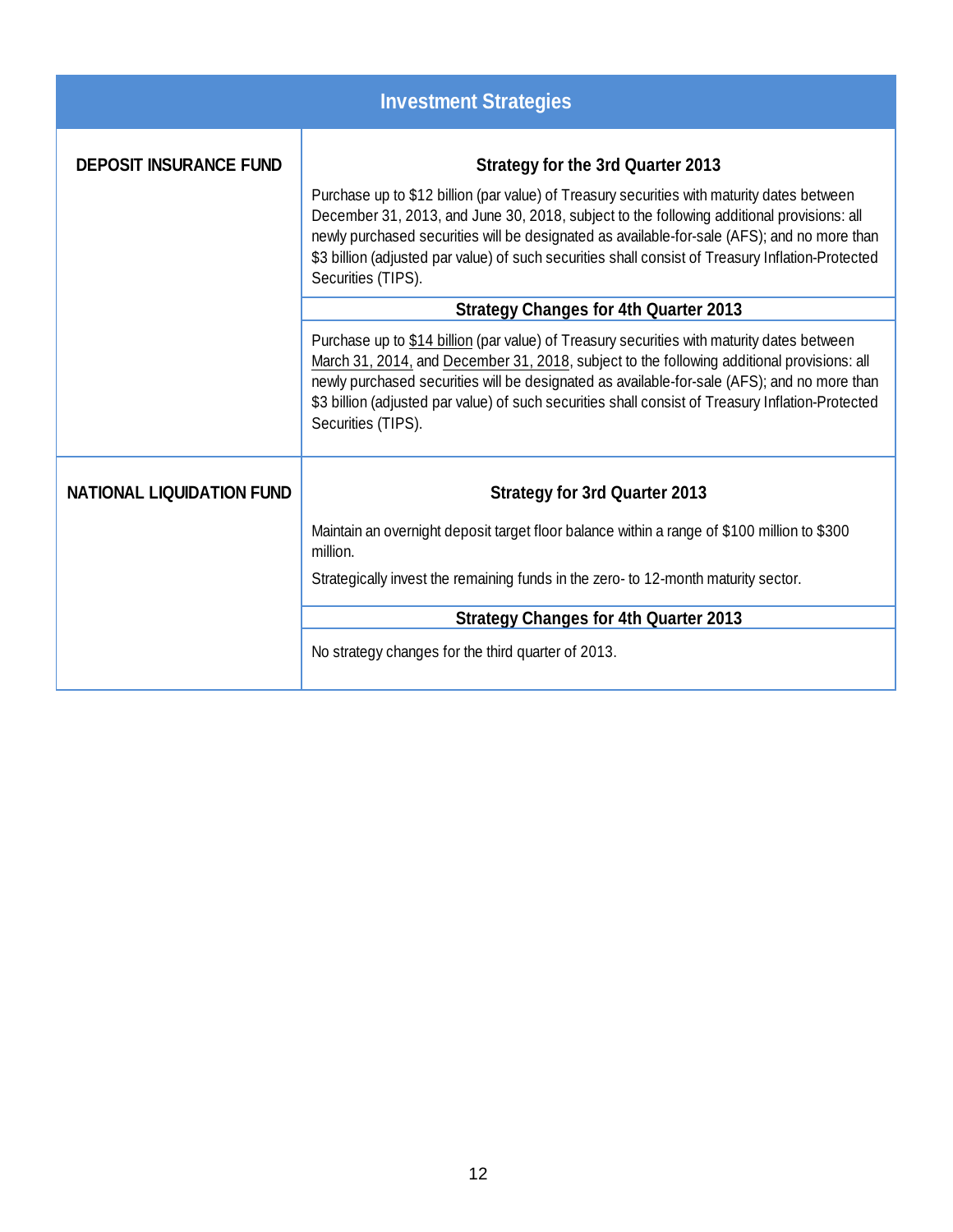|                                         | Executive Summary of 2013 Budget and Expenditures | by Major Expense Category<br>Through September 30, 2013<br>(Dollars in Thousands) |              |                    |             |
|-----------------------------------------|---------------------------------------------------|-----------------------------------------------------------------------------------|--------------|--------------------|-------------|
|                                         | Annual                                            | <b>YTD</b>                                                                        | <b>YTD</b>   | % of YTD           | <b>YTD</b>  |
| Major Expense Category                  | <b>Budget</b>                                     | <b>Budget</b>                                                                     | Expenditures | <b>Budget Used</b> | Variance    |
| <b>Corporate Operating Budget</b>       |                                                   |                                                                                   |              |                    |             |
| <b>Ongoing Operations</b>               |                                                   |                                                                                   |              |                    |             |
| Salaries & Compensation                 | \$1,184,356                                       | \$880,258                                                                         | \$835,227    | 95%                | (\$45,031)  |
| Outside Services - Personnel            | 279,238                                           | 191,773                                                                           | 160,322      | 84%                | (31, 451)   |
| Travel                                  | 109,248                                           | 80,366                                                                            | 67,889       | 84%                | (12, 477)   |
| <b>Buildings</b>                        | 91,634                                            | 67,469                                                                            | 60,612       | 90%                | (6, 857)    |
| Equipment                               | 83,490                                            | 59,807                                                                            | 40,739       | 68%                | (19,068)    |
| Outside Services - Other                | 18,029                                            | 13,444                                                                            | 11,466       | 85%                | (1,978)     |
| Other Expenses                          | 16,644                                            | 12,099                                                                            | 8,410        | 70%                | (3,689)     |
| <b>Total Ongoing Operations</b>         | \$1,782,639                                       | \$1,305,215                                                                       | \$1,184,665  | 91%                | (\$120,550) |
| <b>Receivership Funding</b>             |                                                   |                                                                                   |              |                    |             |
| Salaries & Compensation                 | \$188,858                                         | \$141,299                                                                         | \$128,445    | 91%                | (\$12,854)  |
| Outside Services - Personnel            | 592,500                                           | 431,521                                                                           | 301,600      | 70%                | (129, 922)  |
| Travel                                  | 22,079                                            | 16,563                                                                            | 7,621        | 46%                | (8,942)     |
| <b>Buildings</b>                        | 37,418                                            | 28,273                                                                            | 22,242       | 79%                | (6,031)     |
| Equipment                               | 10,687                                            | 7,030                                                                             | 4,527        | 64%                | (2,503)     |
| Outside Services - Other                | 6,386                                             | 4,787                                                                             | 3,724        | 78%                | (1,063)     |
| Other Expenses                          | 42,072                                            | 31,550                                                                            | 17,077       | 54%                | (14, 473)   |
| <b>Total Receivership Funding</b>       | \$900,000                                         | \$661,024                                                                         | \$485,236    | 73%                | (\$175,788) |
|                                         |                                                   |                                                                                   |              |                    |             |
| <b>Total Corporate Operating Budget</b> | \$2,682,639                                       | \$1,966,239                                                                       | \$1,669,901  | 85%                | (\$296,338) |
| Investment Budget <sup>1</sup>          | \$22,031                                          | \$15,357                                                                          | \$16,214     | 106%               | \$857       |
| <b>Grand Total</b>                      | \$2,704,670                                       | \$1,981,596                                                                       | \$1,686,115  | 85%                | (\$295,481) |

1) Budgets for investment projects are approved on a multi-year basis; the year-to-date budget amount reflects the 2013 spending estimates for approved projects.